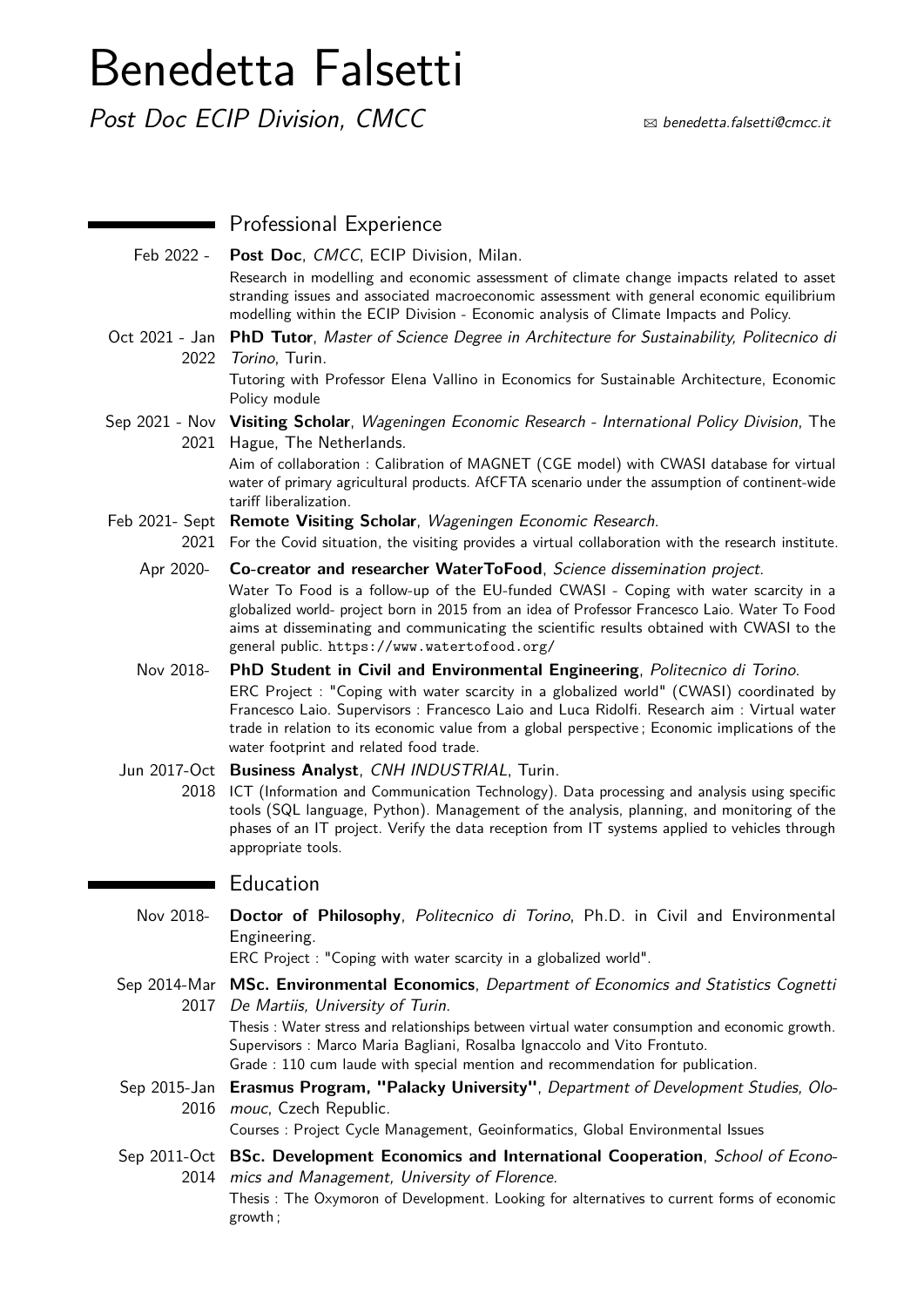### Summer Schools and Conferences

- Dec 2021 **Law and Economics of the Circular Economy Transition**, 5th IAERE School, Ferrara, Italy.
- Jun 2021 **24th Annual Conference on Global Economic Analysis "Global Food System : Opportunities and Challenges"**, Online. Falsetti. B., Levin-Koopman. J., Carrico. C., Ridolfi. L. and Laio. F., "The impact of the implementation of the African Continental Free Trade Area (AfCFTA) on virtual water trade flows."
- Apr 2021 **Ninth IAERE Annual Conference**, Online. Falsetti. B, Ridolfi. L, Laio. F., "Trade agreements as facilitators of commercial relationships for the cereal market."
- Apr 2021 **European Geosciences Union General Assembly 2021**, Online. Falsetti. B, Ridolfi. L, Laio. F., "Trade agreements as a driver for link activation and flow increase in the global cereal market."
- May 2020 **European Geosciences Union General Assembly 2020**, Online. Falsetti. B, Vallino. E, Ridolfi. L, Laio. F., "Is water consumption embedded in crop prices ? A global data-driven analysis"
- Feb 2020 **Eight Italian Association Environmental and Resource Economists Annual Conference**, Brescia, University of Brescia, Italy. Poster : Falsetti. B, Vallino. E, Ridolfi. L, Laio. F., "Agricultural water consumption and crop prices."
- Nov 2019 **5th Annual Conference on the Economic Assessment of European Climate Policies**, Florence School of Regulation, European University Institute, Florence, Italy.
- Nov 2019 **Green and Climate Finance**, 4th IAERE School, Università "Tor Vergata", Rome, Italy.
- Jul 2019 **Panel Data Econometric : theory and applications**, SIDE- Italian Econometric Association, Bertinoro, Italy.
- Jan 2019 **Workshop : Footprint methodologies and their role in policy development and communication**, German Development Institute, Bonn, Germany.
- Feb 2018 **Sixth Italian Association Environmental and Resource Economists Annual Conference**, Campus Luigi Einaudi, University of Turin, Italy. Bagliani. M, Falsetti. B, Frontuto. V, Ignaccolo. R, Laio. F, Vicendone E., "An Environmental Kutzens Curve for water footprint : evidence from a worldwide panel dataset."

## Teaching experience

٠

- Apr 2021 **SLOW FOOD External Lecturer**, L'orto in rete, l'acqua bene prezioso : l'impronta idrica, Online class.
- Mar 2021 **Co-rapporteur for Master thesis : 'Water footprint and Environmental Kuznets Curve : an analysis with panel data and weighted estimates.'**, Tommaso Felici, MSc course on Environmental Economics, Economics and Statistics Cognetti De Martiis, University of Turin.
- Nov 2020 **Water footprint and global water consumption**, Web Seminar, MSc course on "Natural resources management" in Environmental Economics, Economics and Statistics Cognetti De Martiis, University of Turin.
- Jan 2020 **Green Finance**, Seminar, Doctoral and Post Doctoral fellows course on "Environment and Economics" in Civil and Environmental Engineering , Politecnico di Torino.

## **Publications**

Oct 2021 **Water To Food : A data-viz book about the water footprint of food production and trade**, Elena De Petrillo, Benedetta Falsetti, Carla Sciarra and Marta Tuninetti, E-BOOK, ISBN : 979-12-200.9636-2.